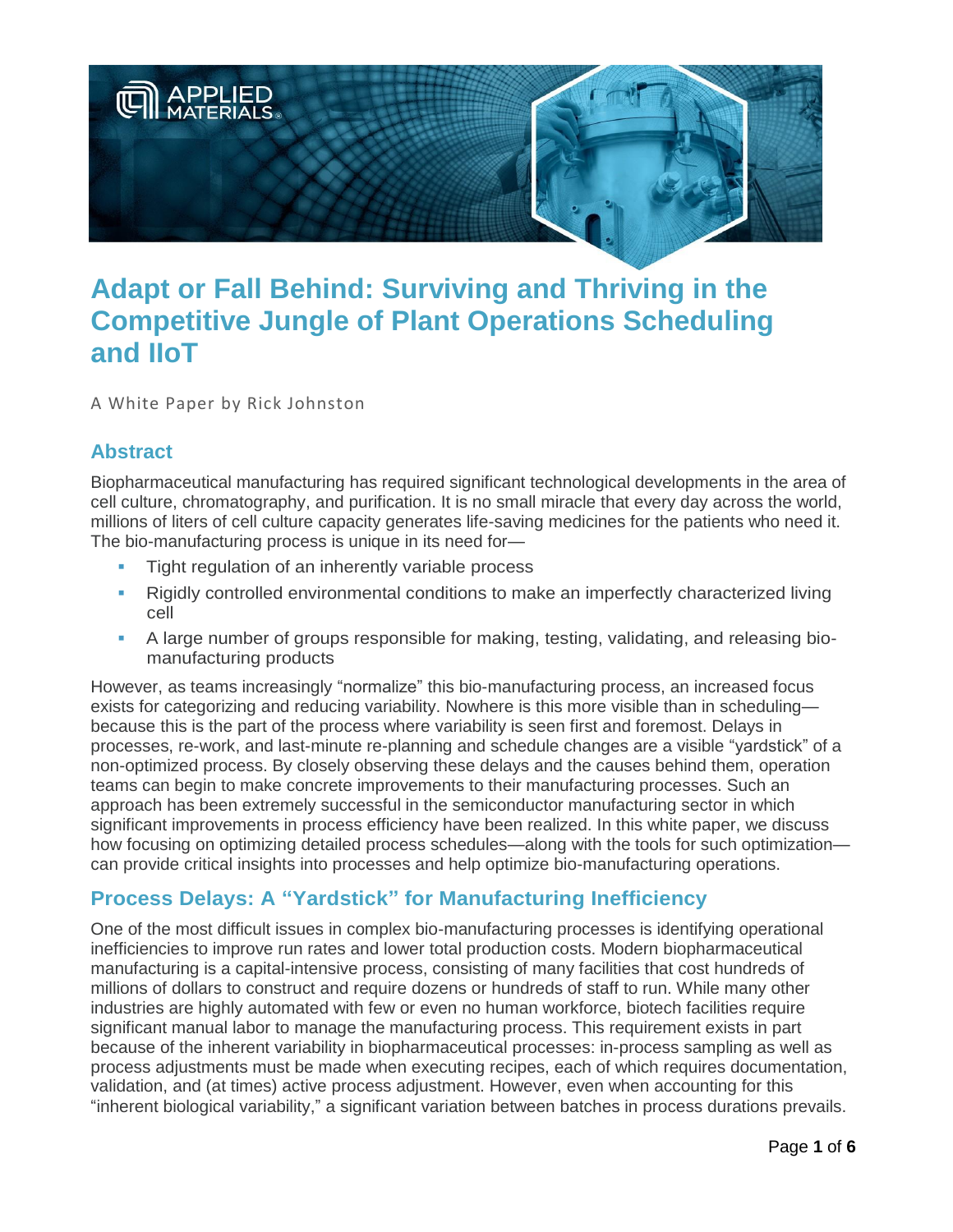Figure 1 shows an indicative distribution of the observed times for a media preparation recipe, collected from a manufacturing execution system (MES). As illustrated, while the average time to prepare a batch of media is 4 hours, durations as low as 2 hours and as high as 11.5 hours are historically observed. (This data excludes media hold times but includes in-process sampling activities.)



#### *Figure 1. Distribution in 2KL Production Bioreactor Media Prep Times*

This data suggests that significant process variation and potential inefficiencies exist—even with outside activities and biological product contact. Schedulers trying to plan for this activity need to either allow a long period of time (8+ hours) to make the media batch to ensure it will be available, or use lower time that risks the material from not being ready when scheduled. The standard deviation of this process (a measurement of how variable this process is) is around 2.2 hours.



*Figure 2. Indicative Lithography Times in Hours*

Contrast this with data collected in the semiconductor industry in which the duration of all photolithography steps (one of the key manufacturing processes) is approximately 8 hours. In this semiconductor example, we see a similar pattern of variation, but with almost no variation in manufacturing times. The standard deviation of this process is 2 minutes, nearly 1/100<sup>th</sup> that of the biotech process.

While there are many potential causes for variability in operational process times, one of the critical observations made by Applied Materials in the semiconductor industry was to focus the manufacturing organization around identifying causes for and reducing root causes of time-based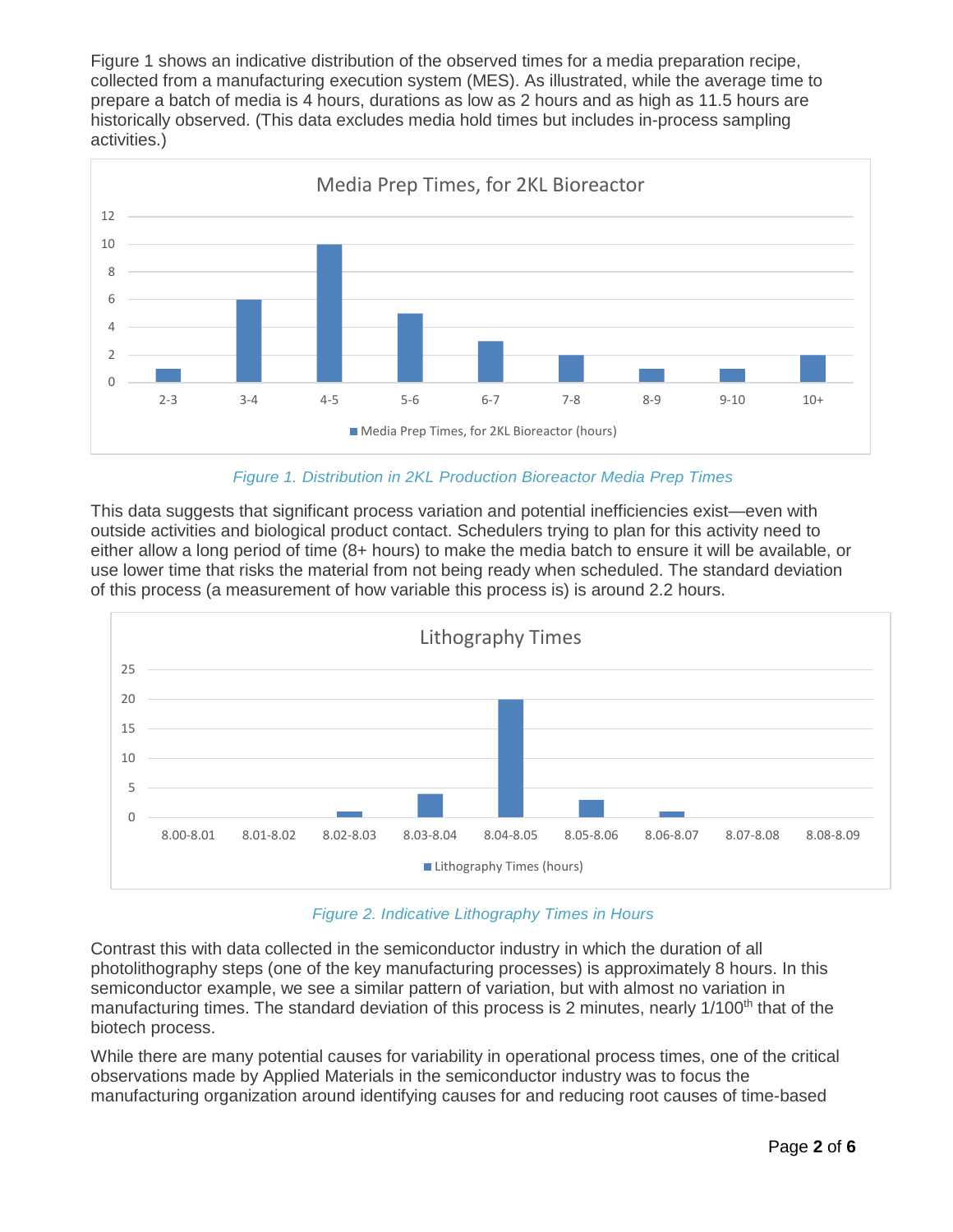variation. The reason is simple: activities with large variations in process step durations either reduce capacity or decrease process robustness, or both. By focusing operational groups around process time variation as a metric for performance, it provides concrete—

- Real-time feedback on which processes are performing poorly
- **Measurements on "how bad" the performance is**
- **•** Details (by comparing to median process times) on what the impact will be on activities that follow

Such an approach provides bio-manufacturers with a data-rich solution that can be used as a yardstick for measuring and identifying inefficiencies in process steps. In the semiconductor industry this approach has been tremendously successful in eliminating time-based variability as well as reducing the indirect forms of waste that are introduced to the process to manage variability, such as additional intermediate inventories, additional hold times, and excess capacity.

## **Measuring Process Delays: From Stop-Watches to Automated Data Collection**

While bio-manufacturers have significantly more manual and person-driven process steps than semiconductor manufacturing, both industries have sophisticated approaches for collecting data. With the need to collect a significant number of process variables during the course of producing a batch, as well as the need for validated systems that meet regulatory requirements, biomanufacturers have invested in control systems and hardware that provide a rich source of data to operations teams. Distributed control systems (DCS), manufacturing execution systems (MES), as well as OLE for process control (OPC), and other standards have helped create an environment in which almost every manufacturing step, operation, and phase time is collected and stored—often in multiple systems of record. This source of data is "free" to manufacturing groups or software products that collect it (because it is required by quality) and guaranteed to be accurate because the same systems that observe the process, control it. This means that manufacturers can easily collect this time-based data and use it to measure process delays at a highly granular (operation, phase) level.

Applied Materials' *Analytics and Control* provides functionality to integrate with DCS, MES, and other systems through OPC, direct connect, or a variety of other integration methods. We have over three decades of experience in systematizing the extraction and analysis of time-based data for manufacturing. Our software allows users to automatically stream, collect, and analyze the sources in timing variability data—and use this data to drive standard work, "lean," Kanban, or other initiatives.

#### **From Process Time Measurement to Schedule-Based Control**

In order to effectively reduce variability to improve manufacturing processes, measuring delays is an important first step. However, manufacturers need to understand not the magnitude of the delay when it occurs, but rather its impact on the overall processing times of this and future batches. Some areas of the manufacturing process can tolerate variation in process times due to timing or capacity "buffers," while other parts cannot. To effectively understand this, manufacturers use finite scheduling software to first plot the sequence of events and dependencies between equipment and operations, and then predict the impact of delays on manufacturing operations.

Figure 3 outlines an evolutionary map for how finite scheduling software can be introduced into a biomanufacturing organization to drive improvements in process metrics. This approach is based on Applied's *SmartFactory Operations Productivity* software, which has been used by nearly 100% of the top-25 semiconductor manufacturers to perform scheduling. This evolution transitions in stages from primarily measuring timing data to increasingly sophisticated control strategies to manage delays in processes.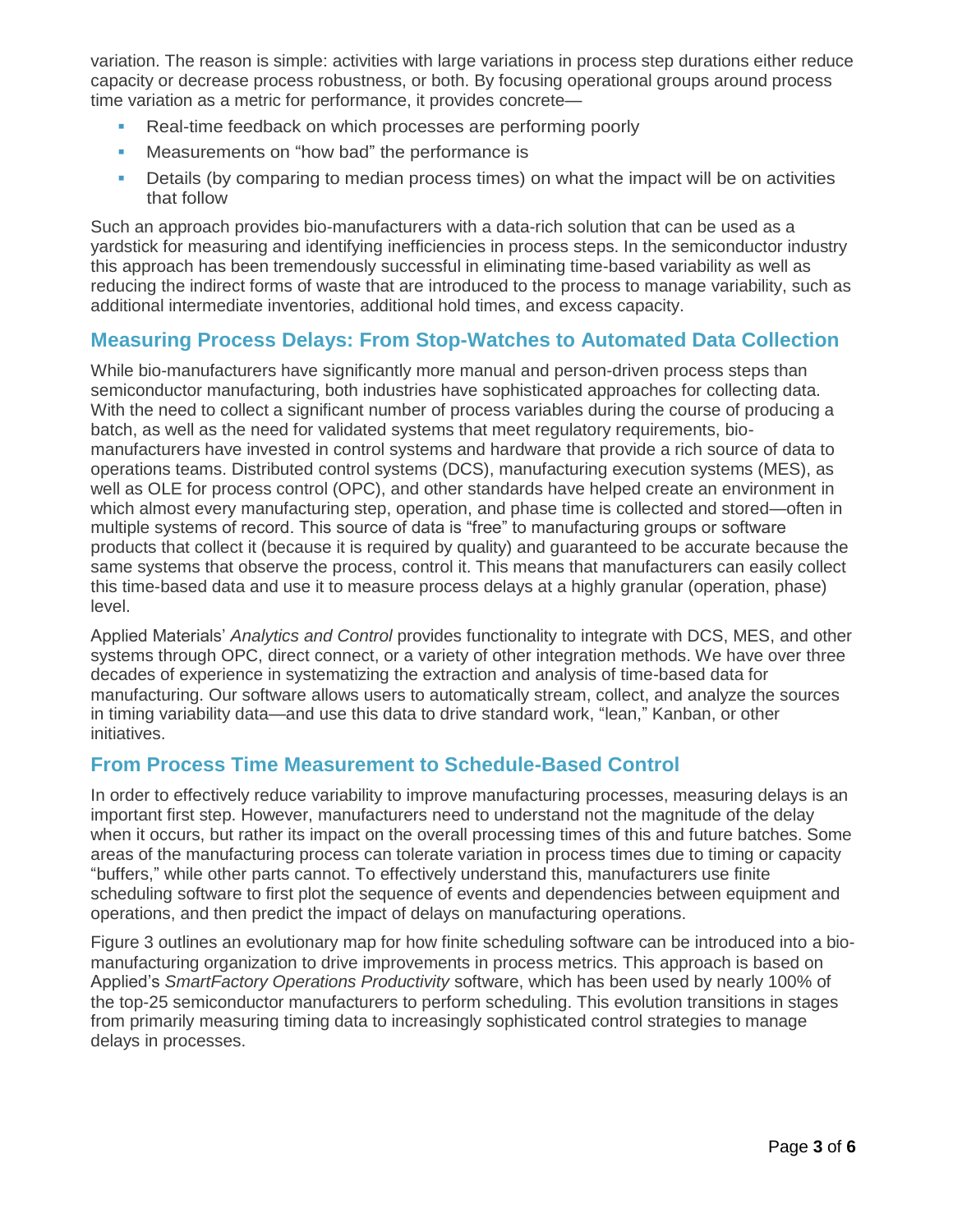

*Figure 3. Typical Adoption of Scheduling Tools and Business Processes in the Semiconductor Industry*

MANUALLY COLLECT MANUFACTURING TIMING DATA. At the beginning of a manufacturer's journey, operators typically focus on setting up systems that allow them to evaluate manufacturing timing data as part of a project. This "hot spot" analysis uses Applied's *SmartFactory Analytics and Control* to help identify key areas of the manufacturing process that need additional attention or focus. The outcome of such analysis is a series of projects to correct obvious issues with operating procedures (SOPs), recipes, or hardware that cause the variability. Existing DCS and MES databases, as well as time-based historians such as OSISoft PI, are typically used for this analysis.

AUTOMATE PRICING TIMING DATA COLLECTION/REPORTING. As manufacturers see benefit from measuring duration based metrics and timing data, a need exists to automate the collection of this detailed data and to report outliers as they occur. A variety of statistical approaches can be used here including Shewart plots to detect trends and patterns. Applied Materials' *SmartFactory Analytics and Control* software is used to provide reporting and alerting functionality to operators.

USE PROCESS TIMING TO SCHEDULE FACILITY AND PREDICT IMPACT. Manufacturers can then plug these time-based metrics into a finite scheduling application like *SmartFactory Operations Productivity*, which can indicate the impact of delays on overall capacity. Depending on the configuration of the equipment of that facility, as well as bottlenecks and critical paths, this provides critical information on where delays will have the largest impact on metrics like throughput and cycle time vs. where delays carry little or no cost. Little or no thought is given in this analysis to the response to delays or to optimizing processes (by delaying, prioritizing, or batching).

GENERATE OPTIMIZED SCHEDULES. As using scheduling software becomes more sophisticated, manufacturers focus less on generating "feasible" schedules (that are typically only reactive in the case of delays) and increasingly on adjusting schedules that are optimized either to minimize the impact of a delay should it occur, or to otherwise proactively optimize capacity. Such a scheduling tool typically uses a mixed-integer optimizer or other optimization techniques to generate the best schedule against a metric-like throughput or cycle time. At this level, schedules are typically at the procedure or unit-procedure level, with little or no visibility into operation or phase level information.

GENERATE DISPATCH DATA AND RESPOND TO REAL-TIME DATA. The final phase of evolution is characterized by increased control by a scheduling tool over the minutiae of the bio-manufacturing process, both in terms of increased resolution (operations, phases), incorporating "soft" constraints and preferences in the manufacturing process, as well as the direct assignment of people to tasks. By generating schedule and dispatch data, the scheduling application can directly track individual users and their execution of tasks, which is typically beyond the scope of information collected by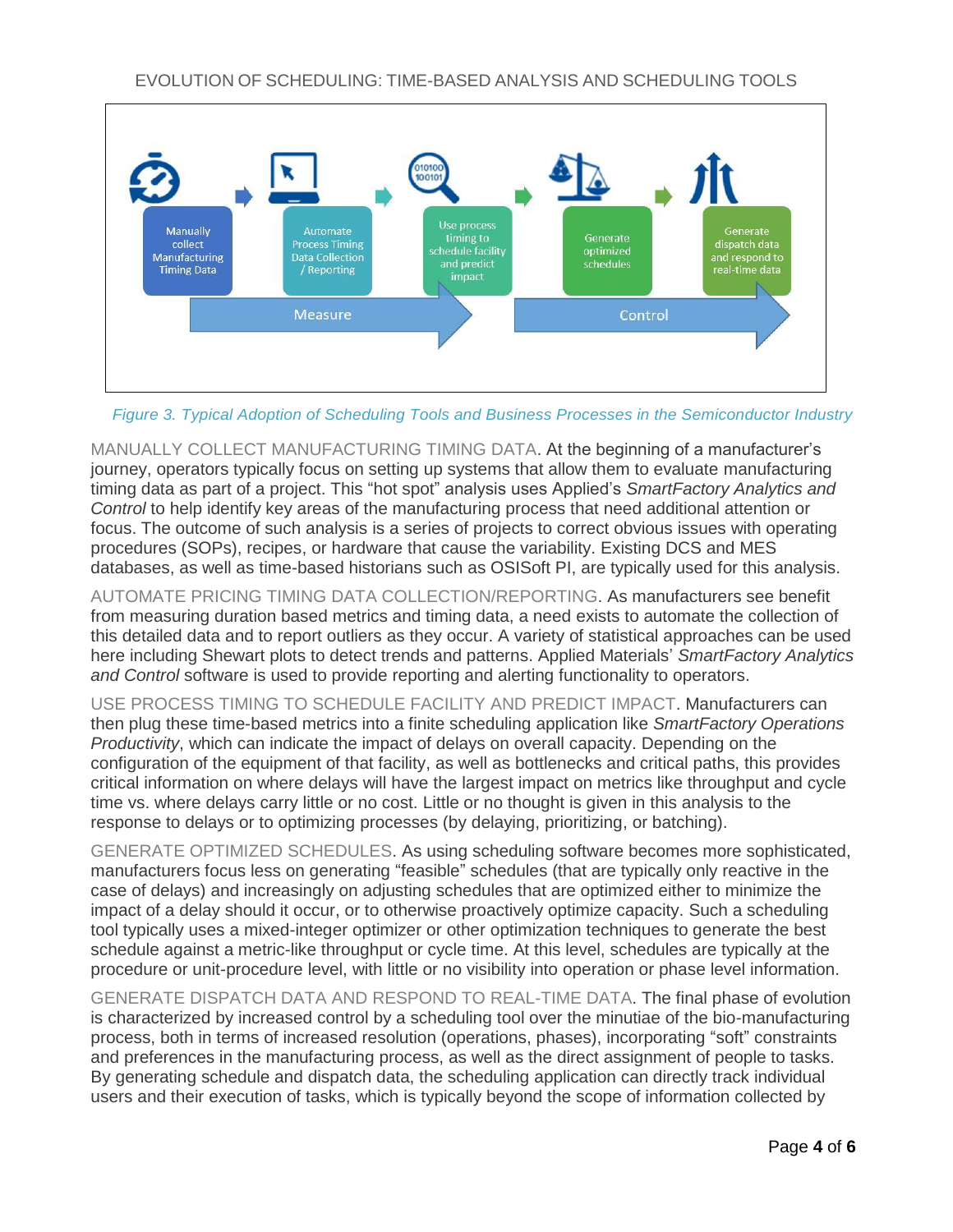MES or DCS. *SmartFactory Operations Productivity* includes an integrated scheduler and dispatcher that can respond to real-time data, allowing faster recovery from adverse events.

By following this evolution from process time measurement to schedule-based control, biomanufacturers can transition their organizations from today's process-driven culture to a performance-based driven organization that adheres more strictly to manufacturing schedules and actively drives process-time variability from their respective areas of focus.

This has significant benefits to organizations that implement it. In the semiconductor industry, such an approach towards "standard work" and automated strategy execution (in the case of adverse events) has resulted in multi-million dollar improvements in cycle time and reduction in rework and scrap.

## **A Day in the Life: Biotech vs Semiconductor**

Figure 4 summarizes a day in the life of scheduling a biotech manufacturing process. Red activities represent adverse events, orange represents flow-on delays and impacts, and green activities represent event resolution. Two adverse events—a CIP failure early in the day and a clean hold expiry in the early afternoon—delay the start of a Protein A Chromatography step by nearly 14 hours. It is common to see such "cascading" sets of delays in bio-manufacturing facilities due to clean or sterile hold expiries, which limit the amount of time vessels can be held before they must be recleaned. Note also that the schedule is refreshed multiple times throughout the day in a reactive manner to delays, with schedulers scrambling to understand the impact and effect of process issues.



#### *Figure 4. A Sample Day in the Life of a Biotech Purification Process*

Contrast this with Figure 5, which shows a typical day in a semiconductor manufacturing process. While adverse events still occur, the optimal response to those events occurs quickly—a minute or two after the event is reported to a control system. This means that optimal rebalancing of the manufacturing line can be done, limiting impact to other production systems. Re-optimization is performed as additional information about the issue is discovered, using an automated rules-based approach that limits manual re-planning. This way, semiconductor manufacturers can make real-time adjustments without operator intervention to their schedules, leaving schedulers to perform critical communication tasks to resolve crises quickly and effectively.